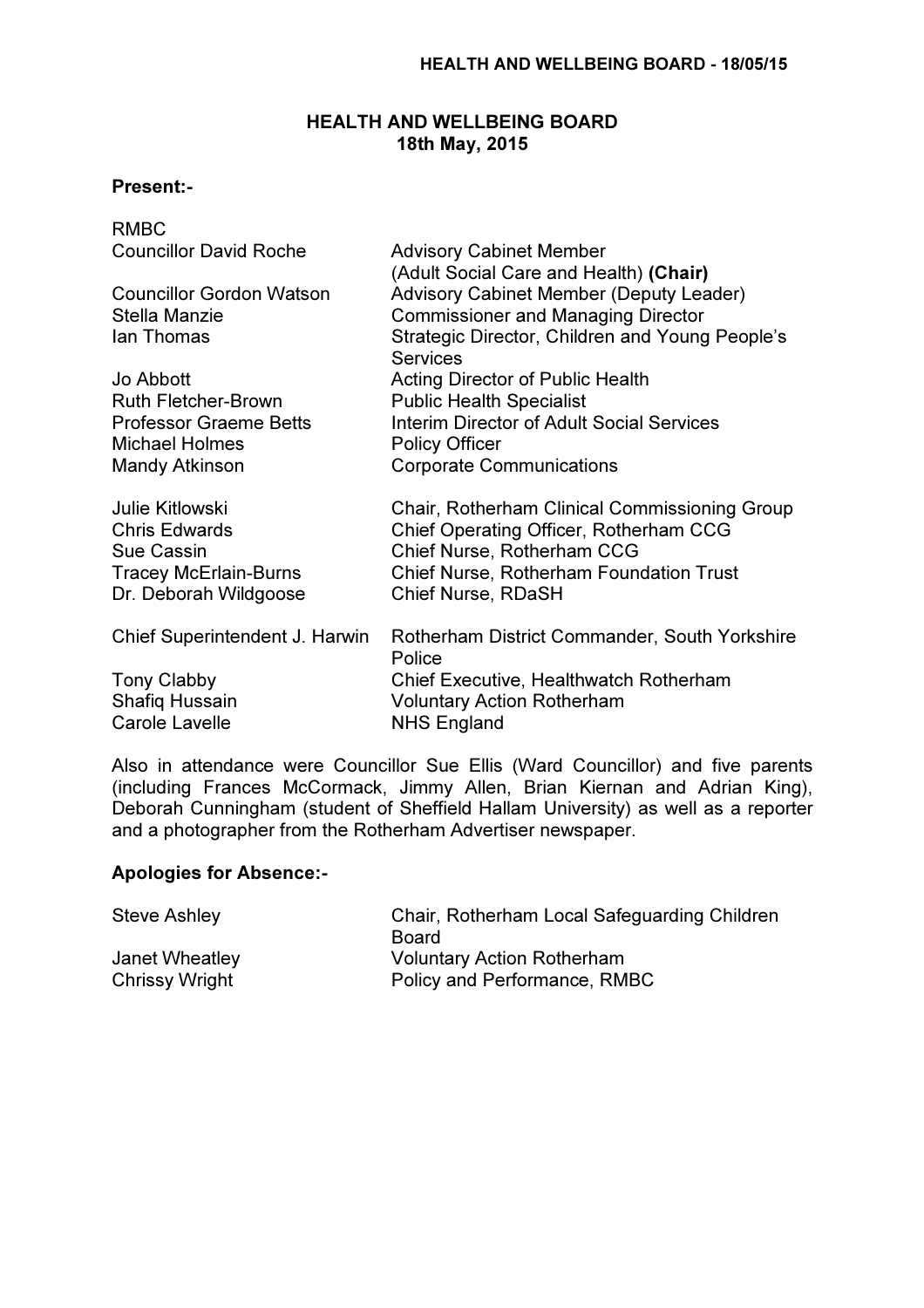### 81. SUICIDE - INDEPENDENT REVIEW OF ACTIONS AND FUTURE **STRATEGY**

#### 1. Introduction

The Chair welcomed everyone to the meeting and introductions were made.

### 2. Purpose of the Meeting

Councillor Roche, in his opening statement :-

i) explained that there was only one item on this agenda, which was the specific purpose of considering the independent review of actions taken following a group of suicide events in Rotherham and the future strategy in tackling the risk of suicides.

ii) stated that the thoughts of everyone at the meeting went out to all parents affected by these tragedies and that those present shared the deep sorrow. The key was to take action and do as much as possible to make sure that such incidents did not happen again. The purpose of the meeting was to look at the work done and determine how it could be performed better by a number of different agencies.

iii) expressed thanks to the Councillors of the Wickersley electoral Ward, who had originally brought the issues formally to the attention of the agencies and had worked hard on ways of moving the issues forward.

iv) stated that the agencies must look back, learn the lessons and acknowledge that things must be better. Actions, strategies and processes had to be put in place to make improvements, intervene at an earlier stage and prevent suicide happening. Support needed to be provided for the bereaved families and friends, which would be straightforward to access. The aim was to take forward an effective suicide prevention strategy, with the co-operation of all agencies and schools.

## 3. Suicide in Rotherham - Independent Review of Actions and Future **Strategy**

Introducing both the covering report, the report of the Independent Review (NB: executive summary) and the supporting documents submitted to the meeting, Jo Abbott offered condolences to the families, stating that she had met family members previously. She was aware that the pain and grief were tremendous. People in the agencies wanted to do what they could to prevent suicide and incidents of self-harm from happening again.

The purpose of the submitted report was :-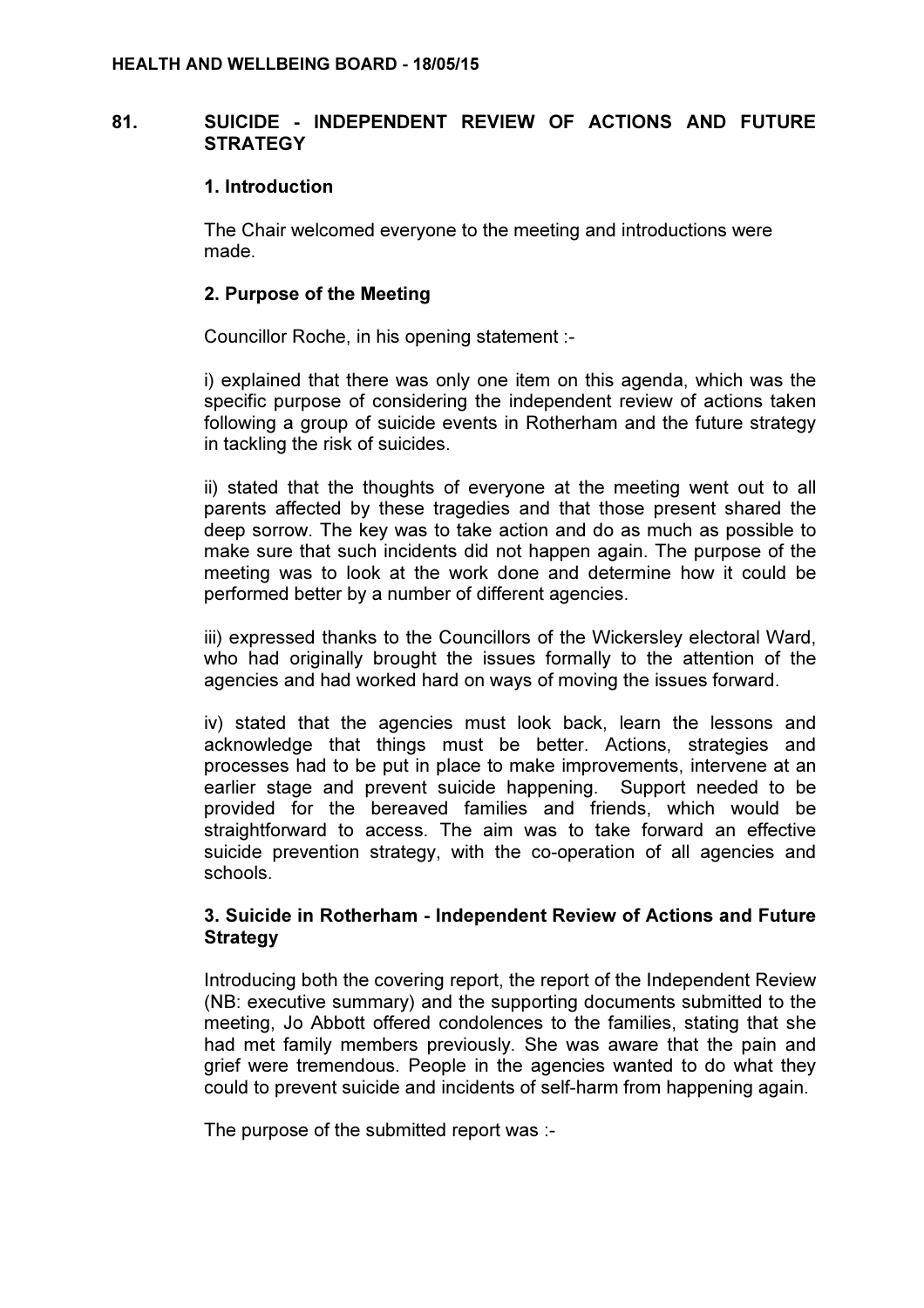(1) to report formally the key findings of the independent report commissioned by the Council to examine circumstances surrounding the four deaths by suicide of boys and young men in Rotherham, aged between 15 and 19 years of age, since 5th November 2011 and two identified self-harm incidents as late as March 2014. Two of those who died by suicide and one of the self-harm incidents were students attending School A; and

(2) to present Rotherham's Suicide Prevention Action Plan and its model Rotherham Suicide and Serious Self-Harm Community Response Plan for consideration and approval by the Health and Wellbeing Board.

Attached to the report were three appendices:-

a) Executive Summary of An Independent Review of Actions Taken Following a Group of Suicide events in Rotherham; (nb: the full document is available on the Council's website);

b) Draft Rotherham Suicide Prevention and Self-Harm Action Plan;

c) Rotherham Suicide and Serious Self-Harm Community Response Plan.

There were five key aims to the independent review:-

1) To provide a supportive critique to the work undertaken to date in relation to prevention measures and response plans in the event of future suicides/unexpected deaths.

2) To determine whether there was an appropriate response to assessing and meeting the needs of the specified cohort of young people who have been identified as being closely affected by the events.

3) To identify areas of work that has been undertaken to date, which requires redesign or additional specific interventions.

4) To develop a plan for a whole system approach to prevention of young people suicides and self-harm in Rotherham and ways in which any barriers could be overcome.

5) To recommend governance and reporting arrangements for the performance management of the Suicide Prevention and Self-Harm Strategy and the Community Plan

The Health and Wellbeing Board noted that the updated Rotherham Suicide and Serious Self-Harm Community Response Plan was developed during the response to the incidents referred to above. This Plan had subsequently been used in schools across Rotherham who have had incidents of serious self-harm amongst their pupils. The schools involved had provided positive feedback about using the plan which addresses a wider community response through 'circles of vulnerability'.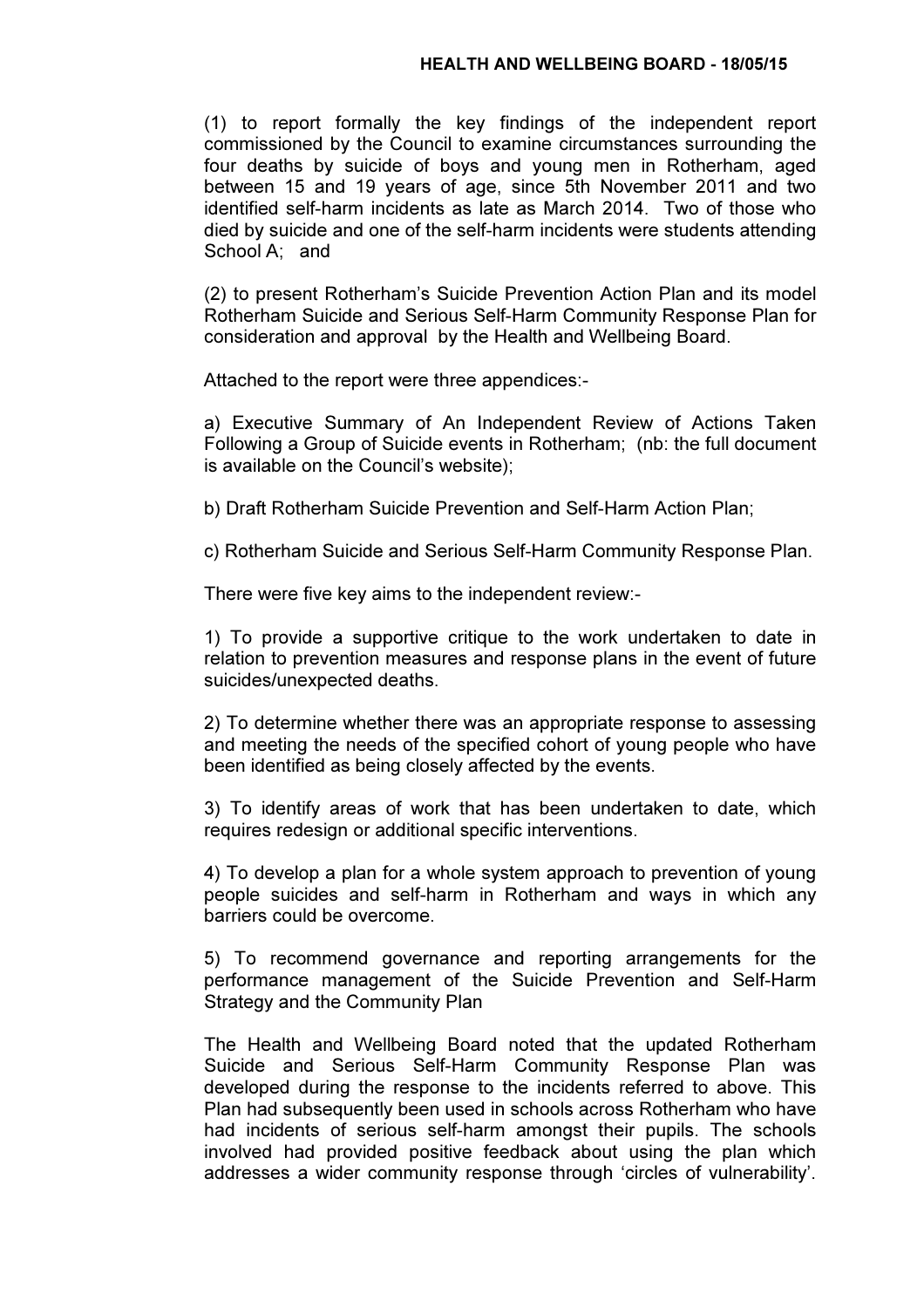This aspect did not replace the support that the NHS, Social Care and the South Yorkshire Police may be providing for individuals and their families.

The submitted Rotherham Suicide Prevention and Self-Harm Action Plan incorporated the recommendations from the independent review, as well as the six areas for action as outlined in the Department of Health Suicide Prevention Strategy 2012.

The Board noted that the Child Death Overview Panel had discussed the common issues affecting the incidents. After discussions with Public Health England, it was confirmed that there were no United Kingdom national guidelines for dealing with teenage suicides, although The Samaritans have produced comprehensive guidance for use in schools. Instead, use was being made of the 'Melbourne guidelines' from Australia.

In order to increase the national knowledge about teenage suicides, Public Health England recommended independent authors who could write a review of lessons learned. Rotherham Borough Council subsequently commissioned the independent review, the report of which was being submitted that day.

The draft Rotherham Suicide Prevention and Self-Harm Action Plan included the lessons learned from the independent review, plus the six areas for action, identified in the Department of Health Suicide Prevention Strategy 2012 and built on best practice. There was also the Mental Health Crisis Care Concordat, which partners of the Health and Wellbeing Board has signed up to. The Concordat included identifying people in crisis and signposting them to Services.

Since the series of incidents of suicide and self-harm, various initiatives had been implemented, including:-

- a bereavement pathway for children bereaved by suicide;
- a suicide prevention conference aimed at front line workers;
- suicide prevention training such as Applied Suicide Intervention Skills Training (ASIST) and Mental Health First Aid (for front line staff);
- − CARE about suicide cards for front line staff (Concern, Ask, Respond, Explain);
- work with the Rotherham Youth Cabinet on self-harm (focus on mental health issues);
- − GPs 'top tips' in suicide prevention had been developed;
- − Rotherham guidance on self-harm (recognition that there was more work to do).

Alongside the development of these initiatives, the All Party Parliamentary Group on Suicide and Self-Harm published an "Inquiry into Local Suicide Prevention Plans in England" during January 2015. Bench-marking showed that Rotherham performed well against other local authorities in Yorkshire and the Humber. Examples of Rotherham's work were included as good practice, eg: CARE cards and the Suicide Conference.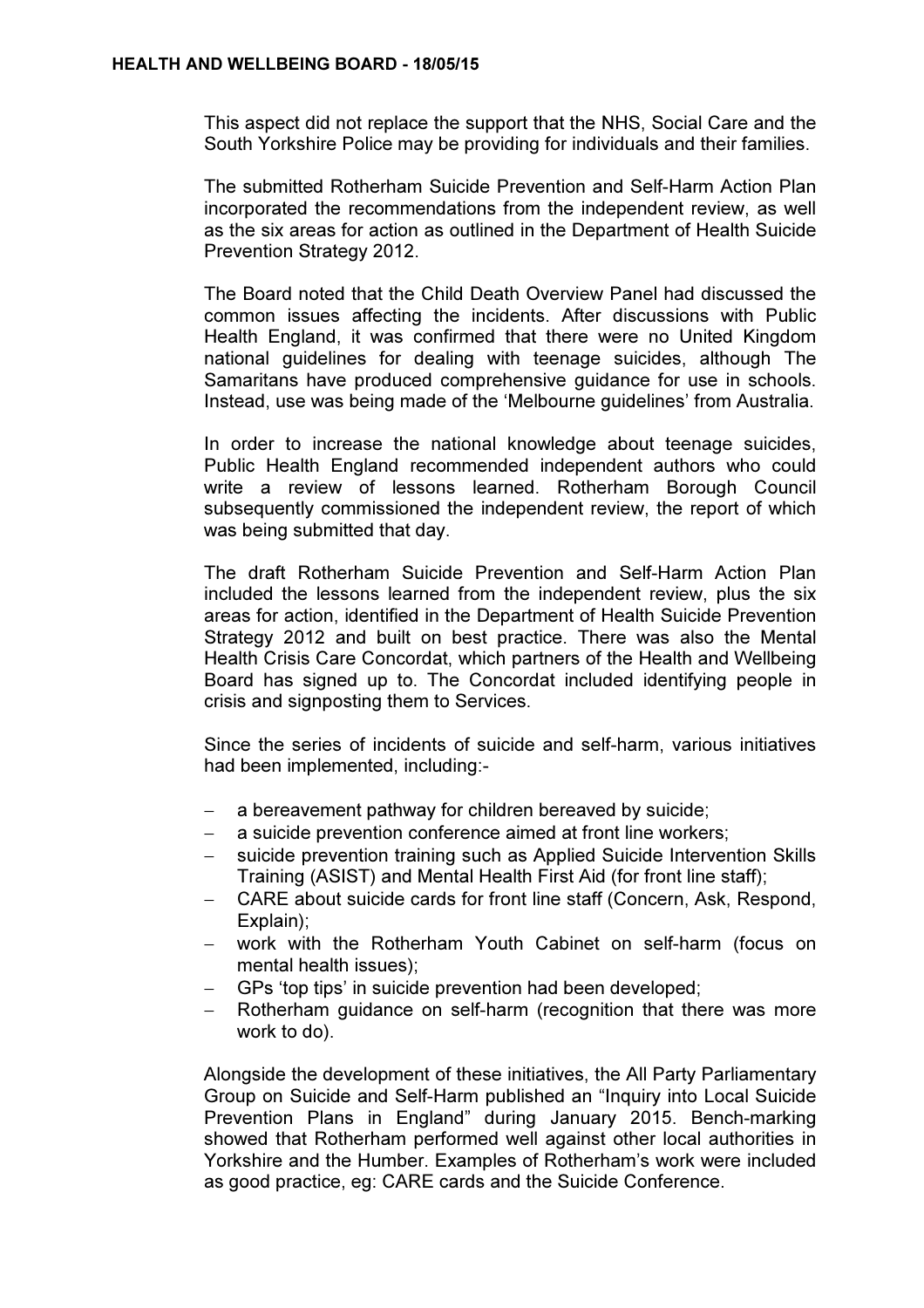Ruth Fletcher-Brown referred to the 'Melbourne guidelines', which led to the development of the Rotherham Suicide and Serious Self-Harm Community Response Plan. The latter was a partnership response plan, including representation from all of the various agencies.

The response to the 'circles of vulnerability' was a model used in the Rotherham Suicide and Serious Self-Harm Community Response Plan to identify all groups which may be at risk. Good practice suggested flooding the school community with advice and support, etc., as well as information about the ways of noticing the signs that someone was in distress. The situation in schools would be monitored to ascertain whether any specific staff training should be provided. Schools which had actively engaged in the community response work had been pleased with the support being provided. It was the responsibility of all agencies to be involved in the prevention work. The Community Response Plan was an evolving document. Any recommendations formulated nationally would be incorporated into the Community Response Plan.

The intention was to report on progress to future meetings of the Health and Wellbeing Board, as well as the provision of workforce development and support for staff in the various agencies. The Suicide Prevention and Self-Harm Group was accountable to the Health and Wellbeing Board.

Ruth Fletcher-Brown informed the Board that Rotherham was part of the South Yorkshire Real Time Suicide Surveillance pilot scheme. In the event of a suicide happening, agencies should be informed within 24 to 48 hours. This allowed for a fast response both to support families in their bereavement and also to prevent the contagion (spread) of suicides. Traditionally, agencies had to wait for the Coroner's verdict which may take up to 18 months after a death. This delay was too late for work to be carried out in supporting families and communities and to offer "postvention" to prevent further suicides.

#### Questions by members of the Health and Wellbeing Board

(a) Councillor Roche referred to the use of the word 'clusters' (for several incidents of suicide) and asked whether the definition or use of the word was accurate in this context?

Response – Public Health England had advised that agencies should exercise a great deal of caution in the use of this term. There had been several suicides in Bridgend (Wales) but, after lengthy analysis using a specialist IT system, they had not been deemed to be a 'cluster'. The 'Melbourne guidelines' included a definition of "having more than you would expect." There could be an increasing incidence of 'copycat' suicides. Again, it was vital that agencies responded quickly and prevented any more incidents. Rather than talking about 'clusters', the preference was to refer to 'multiple suicides'. Rotherham instead addressed unusual and complex multiple suicides.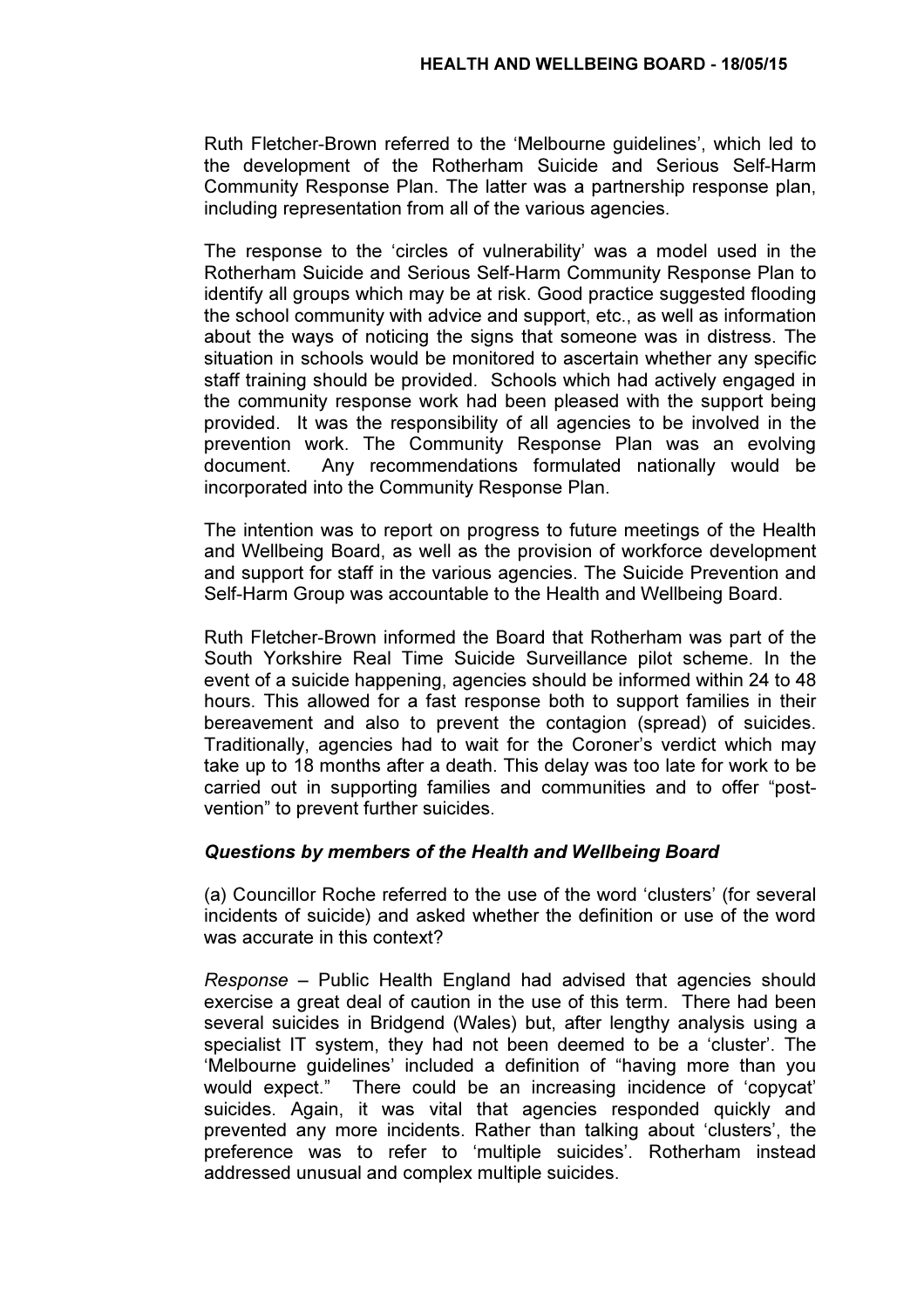(b) Councillor Roche asked whether all schools and academies were engaging with agencies and with the implementation of the Community Response Plan?

Response – There had been a good response from most schools. School A (referred to in the report) had not responded initially and used a targeted approach. The Community Response Plan followed best practice and advocated a whole community response.

(c) Councillor Roche – did the draft Rotherham Suicide Prevention and Self-Harm Action Plan include all the points contained within the Independent Review report (eg: on the provision of counselling)?

Response - Yes, all of the recommendations were dealt within the Action Plan (and officers would check that this was the case).

With regard to the specific issue of the Rotherham Borough Council Chief Executive writing to the Secretary of State for Education and to the Secretary of State for Health, concerning the engagement of School A in the multi-agency response, together with this Council's Strategic Director of Children and Young People's Services, Commissioner Manzie stated that there would be further dialogue with the Head Teacher and the Governing Body of School A on this matter. The reference to Government Ministers would be a last resort, to be used only if the dialogue with School A did not result in satisfactory progress being made.

Chief Superintendent Jason Harwin extended the sympathies of the South Yorkshire Police to the families present. He explained that the South Yorkshire Police were learning the necessary lessons, especially in respect of faster communications and the timeliness of investigations. The safeguarding of people was the first priority, including the need to keep vulnerable people safe. The South Yorkshire Police service structures had changed as a consequence of the lessons learned.

The Members of the Health and Wellbeing Board referred to the recommendation concerning the reporting of progress on the implementation of the Rotherham Suicide Prevention and Self-Harm Action Plan and agreed that the first progress report must be submitted to a meeting of the Board within three months.

The Council's Strategic Director of Children and Young People's Services, Ian Thomas, also expressed sympathy for the families present. He said that whether a school was an academy or a local authority-maintained school, the engagement in the process was necessary and the Authority would intervene with both types of school. All schools had the responsibility of responding effectively. The Regional Schools Commissioner for East Midlands Yorkshire and Humber, Jenny Bexon-Smith, was also available to hold schools to account in this important matter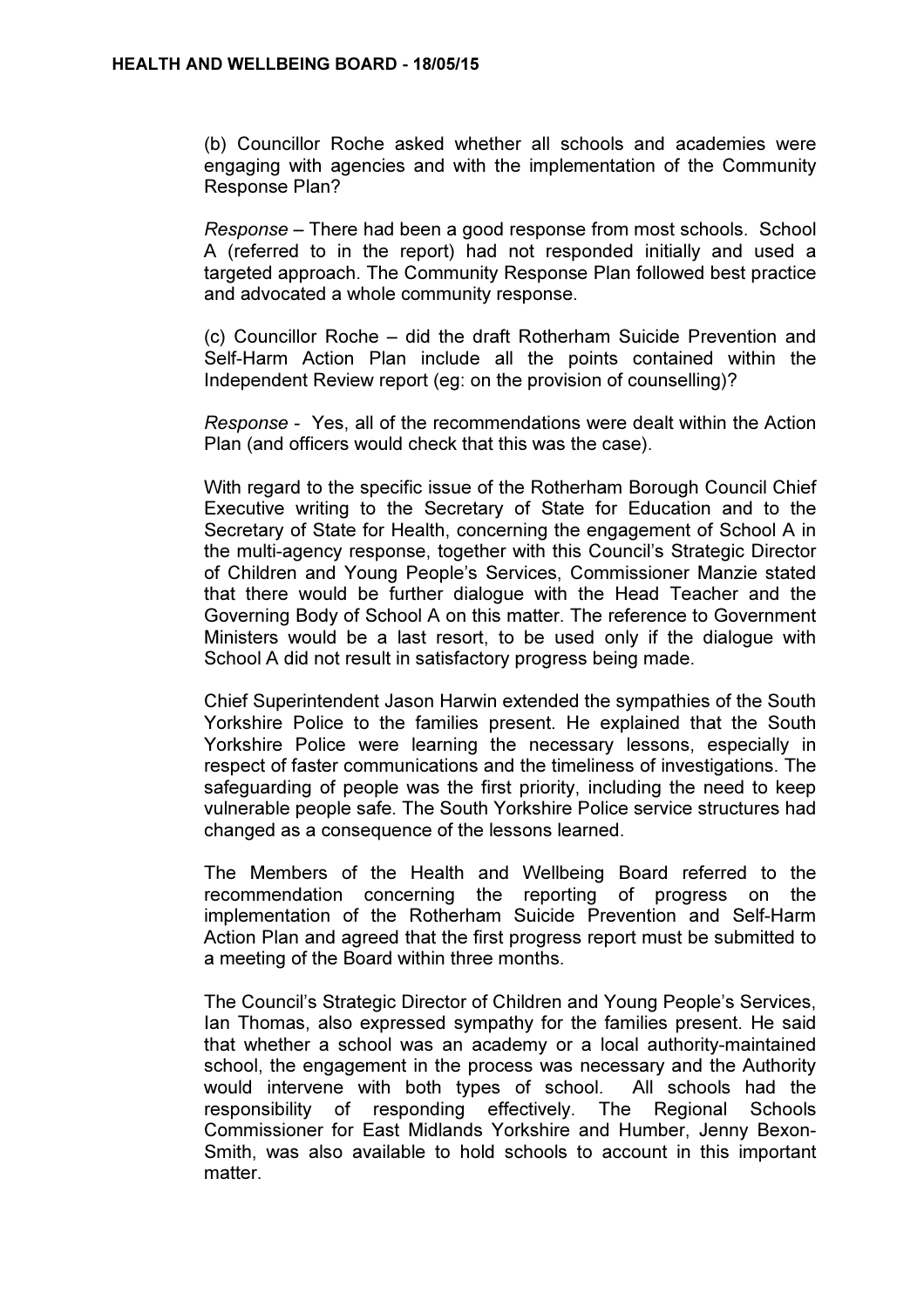The Board noted that most schools welcomed the provision of guidance. Schools also now had representation on the Rotherham Local Safeguarding Children Board and it was intended that schools would be represented on the new Children's Trust arrangements.

The Board noted that discussions at the Council's Health Select Commission (Autumn 2014) had highlighted the lack of Mental Health Services for children and also the lack of Early Help Services. Workforce development would ensure that staff would develop the skills to identify, at an early stage, any signs of suicide tendencies; and also understand the need to put in place help for parents at an earlier stage.

(d) Councillor Roche asked about the availability of Mental Health Nurses in schools.

Response – Chris Edwards extended the sympathies of NHS Rotherham to the families present. He confirmed that the School Nurses should be able to refer pupils immediately to the Mental Health Services available within NHS Rotherham.

Mr. Tony Clabby (Chief Executive, Healthwatch Rotherham) referred to recent experiences and staff undertaking the Applied Suicide Intervention Skills Training (ASIST). Training was being provided within the community as well, it was not only a matter of workforce development.

The Board acknowledged that Rotherham has a good track record of providing Adult and Youth Mental Health First Aid, with service delivery reaching a high standard. Ruth Fletcher-Brown reported that the National Youth Mental Health First Aid course had not yet been developed as a peer-to-peer course. The Rotherham Youth Cabinet appeared to be keen to keep its focus on mental health as one of its main issues. All agencies should be prepared to be involved in this work. This approach should include an investigation of the scope of peer group support and how to train young people to deliver this sort of first aid. The Kirklees Council area (Huddersfield) and areas of London had also developed this approach.

The Health and Wellbeing Board agreed that peer-to-peer approaches should be included in the Rotherham Suicide Prevention and Self-Harm Action Plan.

Mr. Tony Clabby stated that all agencies ought to be smarter and more flexible in what they did. 80 young people had signed up to participate in peer group activity at Wales High School. They would require training because young people preferred speaking to their age group peers.

Julie Kitlowski agreed that the Rotherham Youth Cabinet was already undertaking some very good work. The NHS commissioning process ensured that there was investment in some Mental Health and Support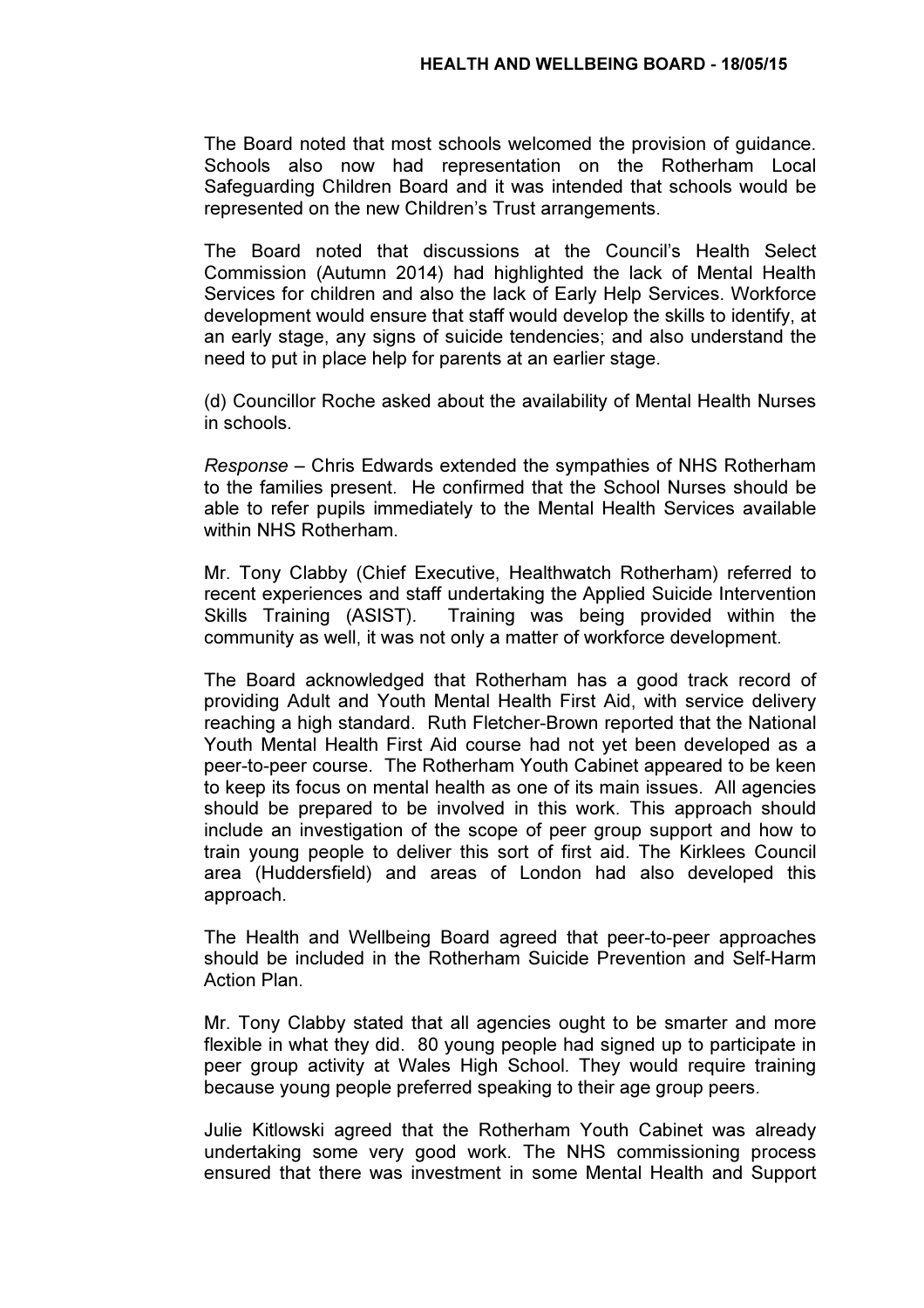Services, yet there were sometimes too many services, causing confusion for parents and children. More work should be done to simplify this matter.

(e) Councillor Roche asked about the bi-monthly meetings of the Rotherham Suicide Prevention and Self-Harm Group and whether the meetings occurred frequently enough.

Response – Ruth Fletcher-Brown replied that Rotherham was a real-time suicide prevention pilot area. Information gathered by the South Yorkshire Police and from the Rotherham Clinical Commissioning Group (CCG) was shared with the Suicide Audit Group. This Group, which included Public Health, CCG, RDaSH and the South Yorkshire Police, met bi-monthly. There might at times be a need to have more frequent meetings, although the bi-monthly pattern was considered to be sufficient at the present time. The information provided by the Police and by the CCG was carefully assessed by the Public Health service, upon receipt.

(f) Councillor Roche pointed out that the flowchart of contacts, within the Community Response Plan, ought to include Public Health alerting the Leader of the Borough Council, as well as the Advisory Cabinet Members for Public Health and for Children's Services, in the 'Partners Activated' section.

(g) Councillor Roche stated that any reporting to the Regional Schools Commissioner for East Midlands, Yorkshire and the Humber should refer not only to schools, but also to the academies as well.

Response – it was agreed that the reporting to the Regional Schools Commissioner would include issues concerning schools, academies and colleges.

It was noted that future meetings of the Health and Wellbeing Board would take place on Wednesday, 8th July, 2015 (morning), Wednesday, 26th August 2015 and on Wednesday, 30th September 2015. The initial progress report on the implementation of the Rotherham Suicide Prevention and Self Harm Action Plan should be submitted to a Board meeting no later than Wednesday, 30th September, 2015.

Councillor Roche commented that the Health and Wellbeing Board must keep this issue to the forefront of its agenda and maintain a system of monitoring the progress and work of the Rotherham Suicide Prevention and Self-Harm Group.

Chief Superintendent Harwin commented that, whilst the focus of this discussion was correctly on children and young people, there must also be consideration of the incidence of suicide amongst adults.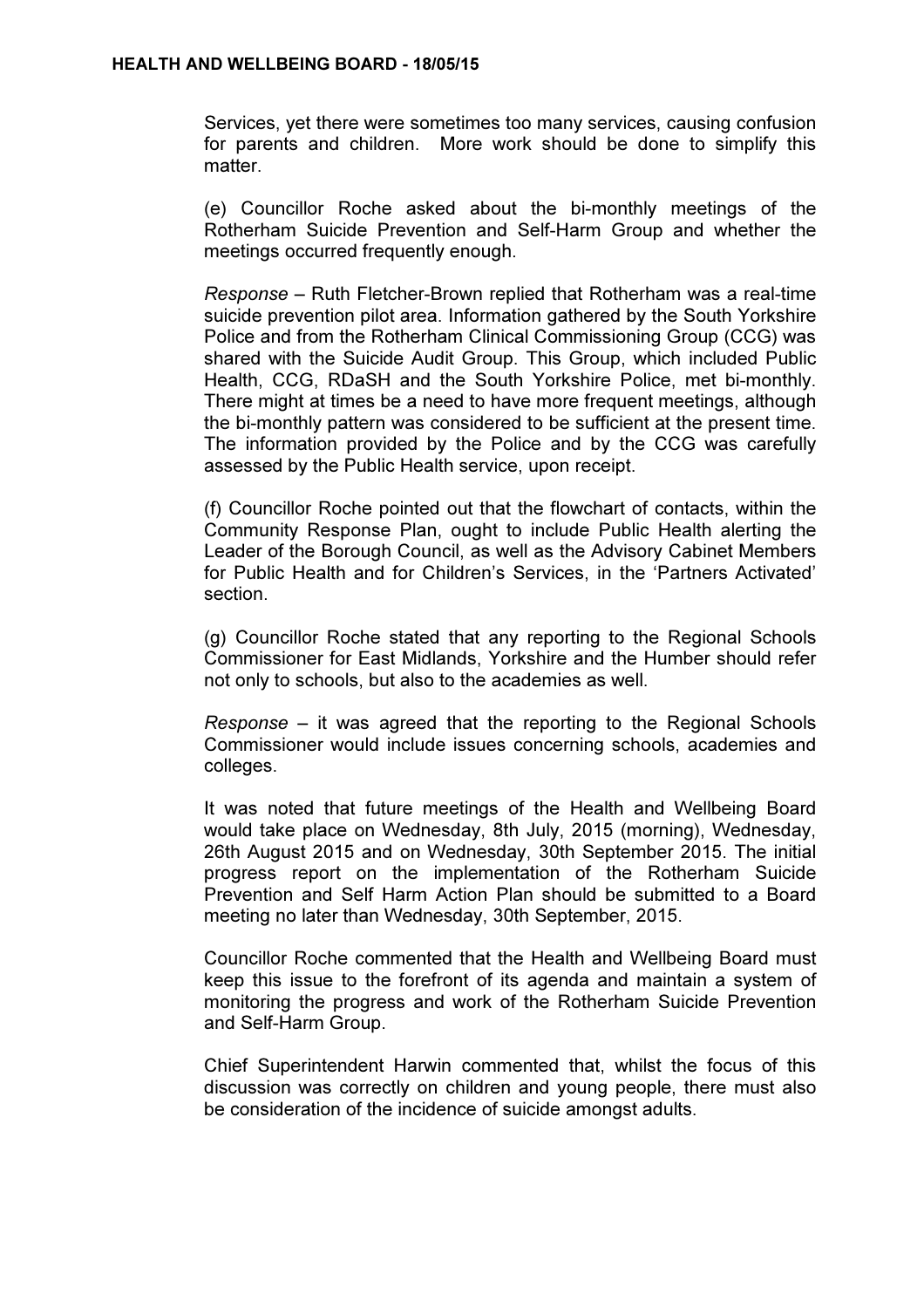Mr. Tony Clabby commented that the speed of information being made available by agencies was good, enabling the prevention work to begin at an earlier stage. Often, it was necessary to have to wait for the result of an inquest, which did not always deliver a verdict of suicide.

### Comments and Questions by parents present at the meeting

Q1) Almost without exception, all individuals I met after Oliver's death were well-intentioned and helpful. But it was apparent that the systems and policies served to form barriers between the different organisations. The initial Police response and investigation was very good and the Police officers on the ground were supportive. Even though it was a known fact that it was an apparent suicide, assumptions were made. The Police ought to be better and faster at what they have to do. It seemed that the Police were subservient to the Coroner's Office in the remit of their investigations. That remit looked at four points, but they did not include investigating any connection between the various deaths. Therefore the investigation could not have been sufficiently thorough. Did the Coroner set the terms of the Police investigation? This aspect ought to be checked.

Response - Commissioner Manzie confirmed that the parent's comments would be passed on to the Coroner (it was also noted that the parent had sent an e mail message to the Coroner, in similar vein, in 2013).

Chief Superintendent Harwin commented on the point about the assumption of the death being suicide. The CID would undertake an investigation because suicide was treated as a suspicious death. However, Police Officers had received training so as not to make that type of assumption in the future. The Police were obliged to report any death to the Coroner. The terms of an investigation, as decreed by the Coroner, ought to be told to parents. As responsible agencies, we have to ensure we prevent other deaths happening.

Q2) The situation in Bridgend, Wales, was a cluster of deaths by suicide. What was the downside of not using the term 'cluster'. Should the term 'cluster' be used to ensure that families had better and faster access to services?

Response - The Samaritans provided good guidance to the media about reports of suicide. There were fears that the use of the term 'cluster' in a widespread way could be inflammatory and might encourage more suicides.

Q3) Was the issue treated differently when it was known as a cluster ?

Response - Jo Abbott replied that no, agencies would not do that. The starting point had to be from the position of preventing suicide and preventing others from copying a suicide. It could be difficult to ascertain whether there were connections between cases. It was always hard to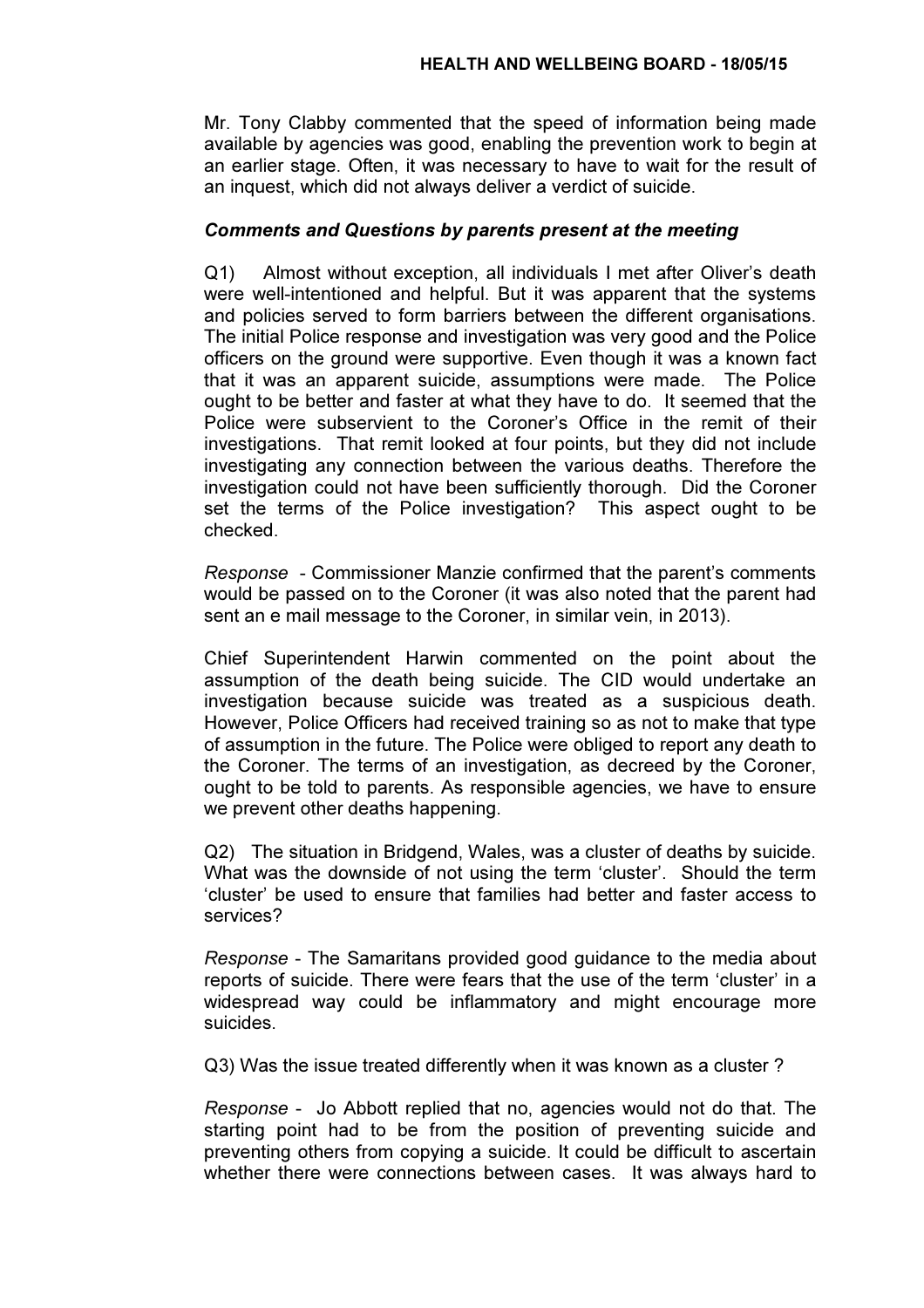find out exactly what the reasons were for any one case of suicide, as it was often the end point of a complex history of risk factors. Further national guidance was being published by Public Health England, during 2015, to help agencies respond to suicide. Whether the term 'cluster' was used, or whether it was called a series of multiple suicides, the imperative was to support family and friends and prevent further incidents by protecting vulnerable people.

Q4) The Director of Public Health did not identify a connection between the two suicide cases initially. The Director, at the time, did raise the matter with the Child Death Overview Panel (of which he was the Chair). There was initial contact between the two mothers, using social media. I was later contacted myself, from my former wife. I had also known Joyce Thacker because I had been a school governor. The matter had been raised in March of that year (2013) and Joyce Thacker had said that she would contact the Director of Public Health.

Response – The Child Death Overview Panel (CDOP) procedure did note the circumstances of the suicides, occurring 18 months apart and the two deaths being connected to School A.

Commissioner Manzie explained that the new appointee to the post of Director of Public Health would begin work on Monday, 29th June, 2015. An important initial task would be to focus on work with schools. The intention was to ensure the rapid identification of commonalities between cases, such as geography, institution attended, whatever the detail may be. The events over the period in question were horrible and much work had since taken place to ensure that, in future, there would be a much higher chance of making connections. The South Yorkshire pilot scheme concerning 'real-time' suicide surveillance was one such improvement. The Community Response Plan would contain everything together and, within a short space of time, all factors would be in place.

A parent also commented that agencies need to be quicker with their actions, even with 'real time' surveillance.

Q5) The concentric circles model ought to be included in the 'real-time' surveillance model and firmly embedded in it.

Q6) The assumption in the prevention plan and elsewhere was that the circumstances of a suicide case were unique. How did the agencies know that?

Response - The national advice available informed agencies that each suicide was driven by a unique set of circumstances, due to the age range, proximity, link to a school etc.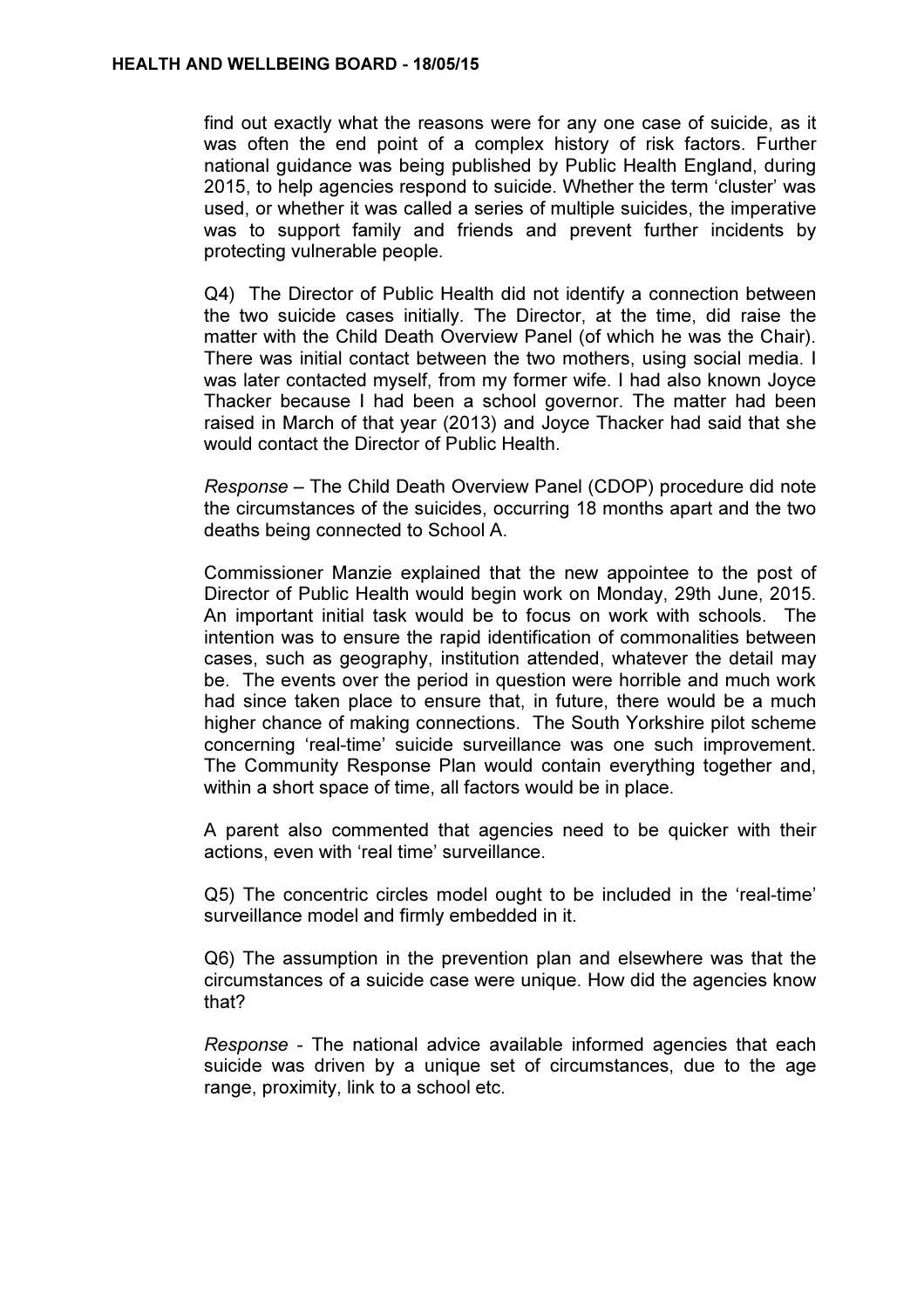A parent commented that enough monitoring had taken place for the agencies to be able to say the case was unique. Perhaps there was a national vacuum (of information provision) on this. Agencies must not be complacent when they made their assumptions.

Another parent referred to the Police response and the involvement of a paediatric doctor. Advice had been given to contact School A. On telephoning the school the next day, we had asked the Police why it had been necessary to contact the school. The Police had referred to a 'spate' of suicides at School A.

Q7) Father of Jack - Young people preferred talking to young people of the same age. Jack used Facebook a lot, sometimes early in the morning. There were conversations about X-box and Playstation games. Jack's brothers and friends had not yet come to terms with his loss. It was important not to expect every young person always to communicate about every issue, even with their closest friends.

Response – Communication (and the lack of it) was the key point to make here.

A parent commented that, as parents, we would not always look for preventative support until something awful happens.

Another parent (mum) commented that there was not always accountability in schools.

Q8) The incidence of online bullying was not properly monitored. Jack was linked to different groups via X-box games, Facebook, etc.

Response – Jo Abbott replied that the recommendations contained within the independent review report asked the Health and Wellbeing Board to make public mental health and resilience for young people priorities in the re-fresh of the Strategy. Youngsters needed to be both happy and resilient.

Q9) One father thanked the Authority and other agencies for making parents feel welcome at today's meeting. He said that it was good that preventative work will be undertaken. Agencies must engage with the young people and get them on board with the work on prevention of suicide. As a parent, it had been a nightmare to go through this. We must make improvements in the future. Funding for Mental Health Services would be vital. Suicide was the biggest killer of young people, so it was important to get the issue sorted out. Parents would not always know how to cope. You go through counselling and find a way of dealing with it. You have to do so, to be able to move forward. There was another tragedy because his best friend was involved. Perhaps that may have been a factor. The other tragedies had not just been suicide. It was good for agencies to involve parents. We appreciate the invitation to come and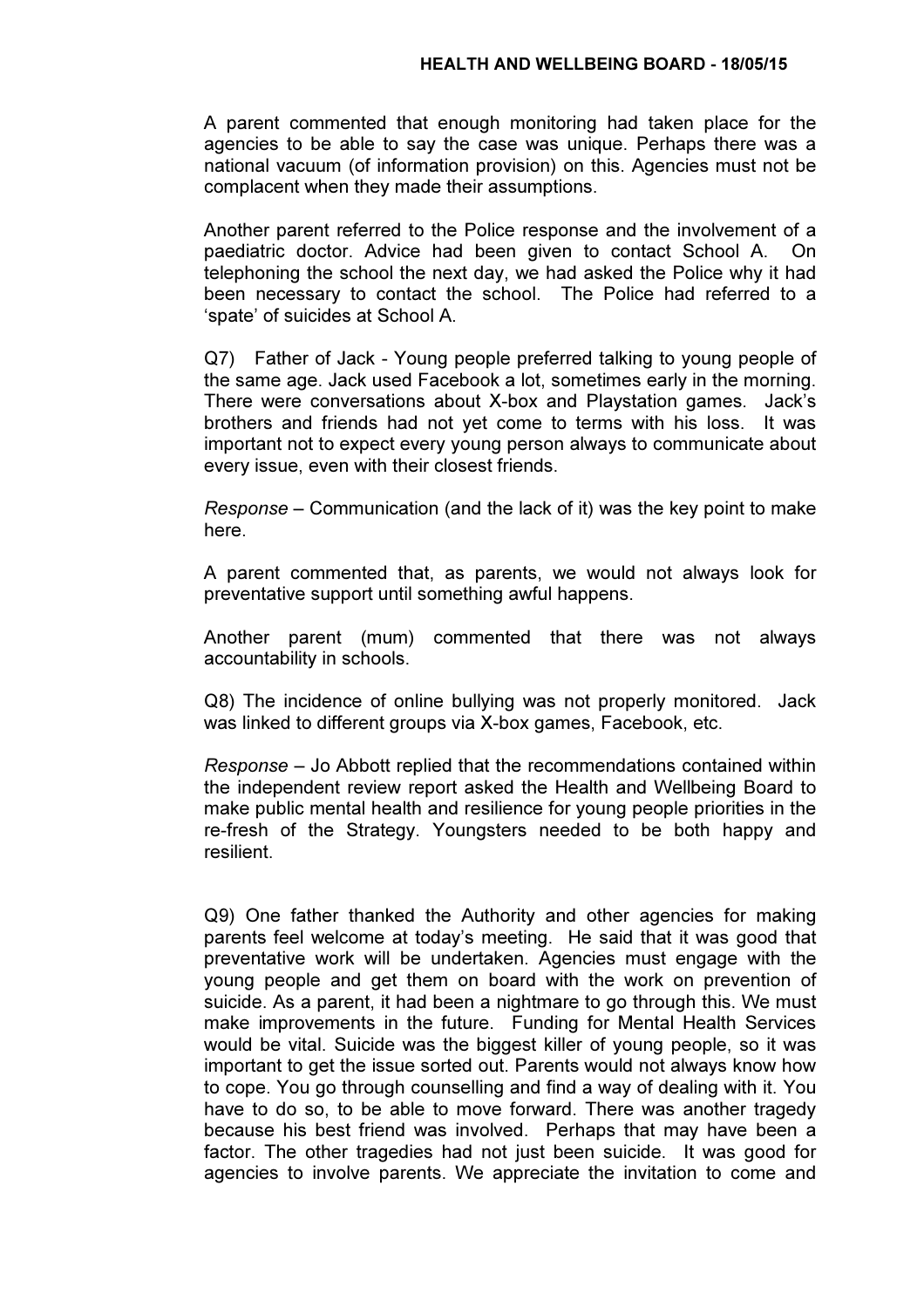speak to officials. Some of us had not seen a copy of the report and the other documents.

Response – A full set of reports and supporting documents, considered by the Health and Wellbeing Board, would be provided for all parents. Details of appropriate agencies and officials had been given to all parents identified within the report.

Jo Abbott confirmed that the agencies now had a pathway of support for children and young people, up to the age of 18 years, if people in that age group were bereaved as a result of suicide, or some other traumatic event. Schools would know the individual circumstances and generally have faster access to the Mental Health Services (CAMHS). There would be help for siblings. The feedback from families using this support pathway had been positive, with families agreeing that the service was a good one. It was helpful for everyone to know that the support was there. The Rotherham Suicide Prevention and Self-Harm Group was investigating the possible establishment of a similar pathway of support for adults. It was very helpful for agencies to receive the parents' feedback and their views on the support available at the time of the incidents.

The advice provided by the South Yorkshire Police was specific to the investigation of incidents. But, there also needed to be a balanced approach taken to the range of support services known to be helpful to parents. The provision of emotional support was especially important.

Tony Clabby commented that the information available from the CAMHS Mental Health Services had improved. However, the timely access to Mental Health Services had not. The transition from the CAMHS Service to the Adult Mental Health Services was a very vulnerable time for any person.

Q10) A parent stated that it was helpful to have a single point of contact for families across the whole period of time until the inquest was closed. This was an intense need. Families would not be bothered where that contact person was based.

Q11) A parent referred to the report's references to School A and the interventions made in that School. Did the report address those children and young people who were not pupils of School A, but may still have suffered some level of impact (eg: young people from primary schools or youth clubs)?

Response – Ruth Fletcher-Brown replied that the Community Response Plan would include circles of vulnerability, for example: faith schools, children and young people in other establishments and elsewhere. Agencies must look beyond an immediate area for any contacts there may be with other children and young people. A comprehensive improvement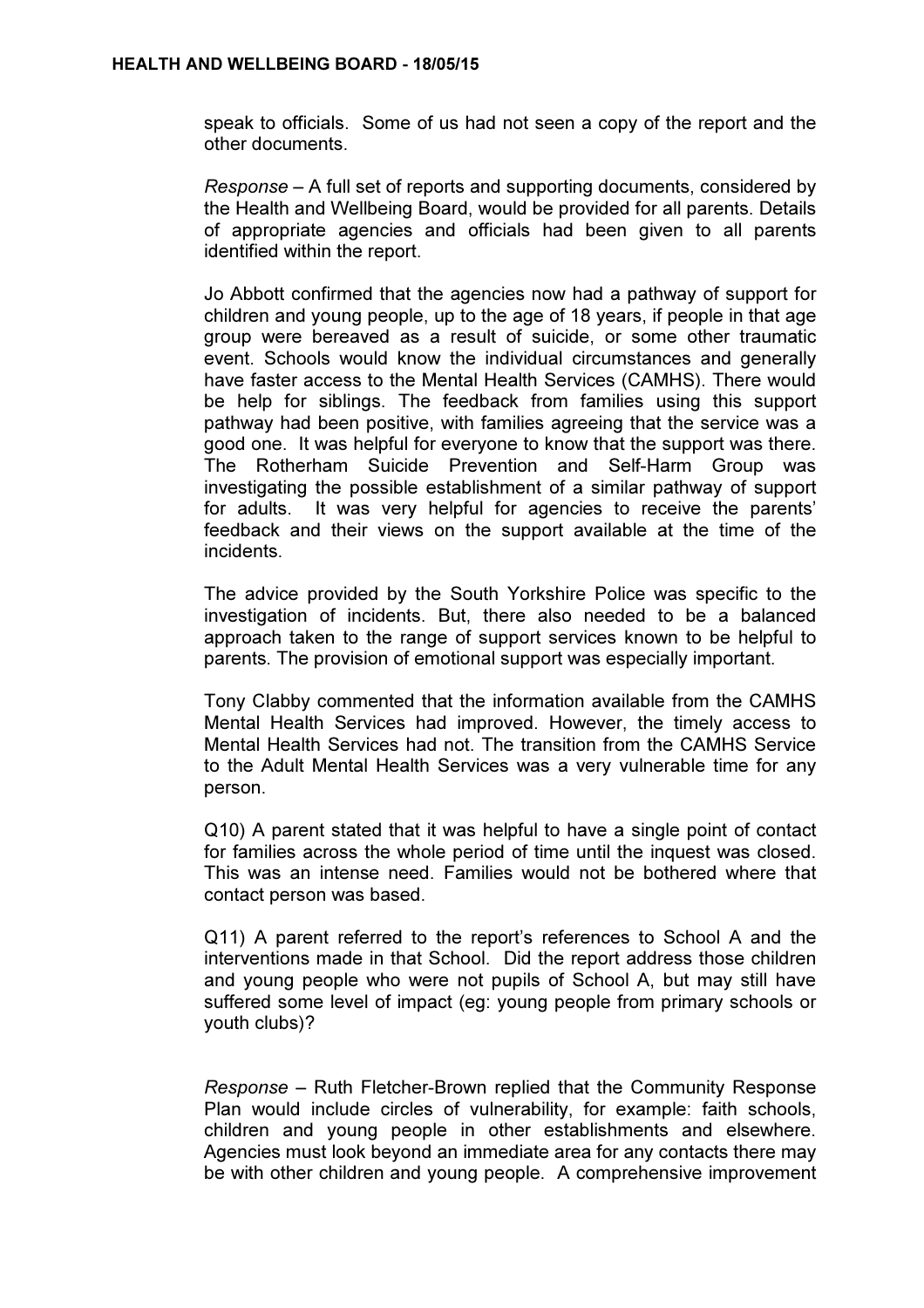plan was being put into place. The timeliness of access to appropriate support services was also improving.

Q12) A parent commented that it was good that lessons were being learned and agencies were moving forward on this difficult matter. Prevention and post-incident intervention were important. If these response and improvement plans were all put in place, would this all achieve the outcomes we want? We have to look back at the tragic incidents with that objective in mind. We must ask – has the appropriate action been taken.

A parent thanked the agencies for the invitation to this meeting.

## General discussion

Councillor Ellis commented that the language of suicide and self-harm was very difficult to cope with. The careful monitoring of the improvement action plans must be thorough. When the boxes were ticked for the 'redamber-green' ratings, was there sufficient notice taken of timescales? Was there the correct investigation of the individual circumstances of any incident? The necessary budget details were not included in the improvement and action plans. The budget situation was known to be difficult, yet it was important that all of the different agencies want to be a part of this. There would probably be an impact because of reductions in the budgets for some Health Services and for some schools.

A 'whole community approach' was essential in dealing with loss. Councillor Ellis had become aware because her own children were of similar age to the individuals and they had found out by using social media. It would not be easy to take a 'whole school approach' when dealing with the various academies and types of school. There was now not such strong contact between the academies and the Local Authority, so a heavy-handed approach may sometimes have to be used. The risk or even fear of reputational damage should not prevent people (and agencies) getting involved to do good work.

Councillor Roche stated that the Community Response Plan had to be a 'living' plan and the Health and Wellbeing Board must keep it under continual review. Actions were more important than plans on paper. It was difficult to comment on the budget issues.

There followed a discussion involving Councillor Ellis and Chris Edwards (CCG) about NHS Rotherham's budget of £200,000 for Children's Mental Health Services in the 2015/16 financial year. The plan was for the Services to be a big area of investment, not a budget cut. Councillor Ellis asked about the measurement of success and how much money would be invested in prevention?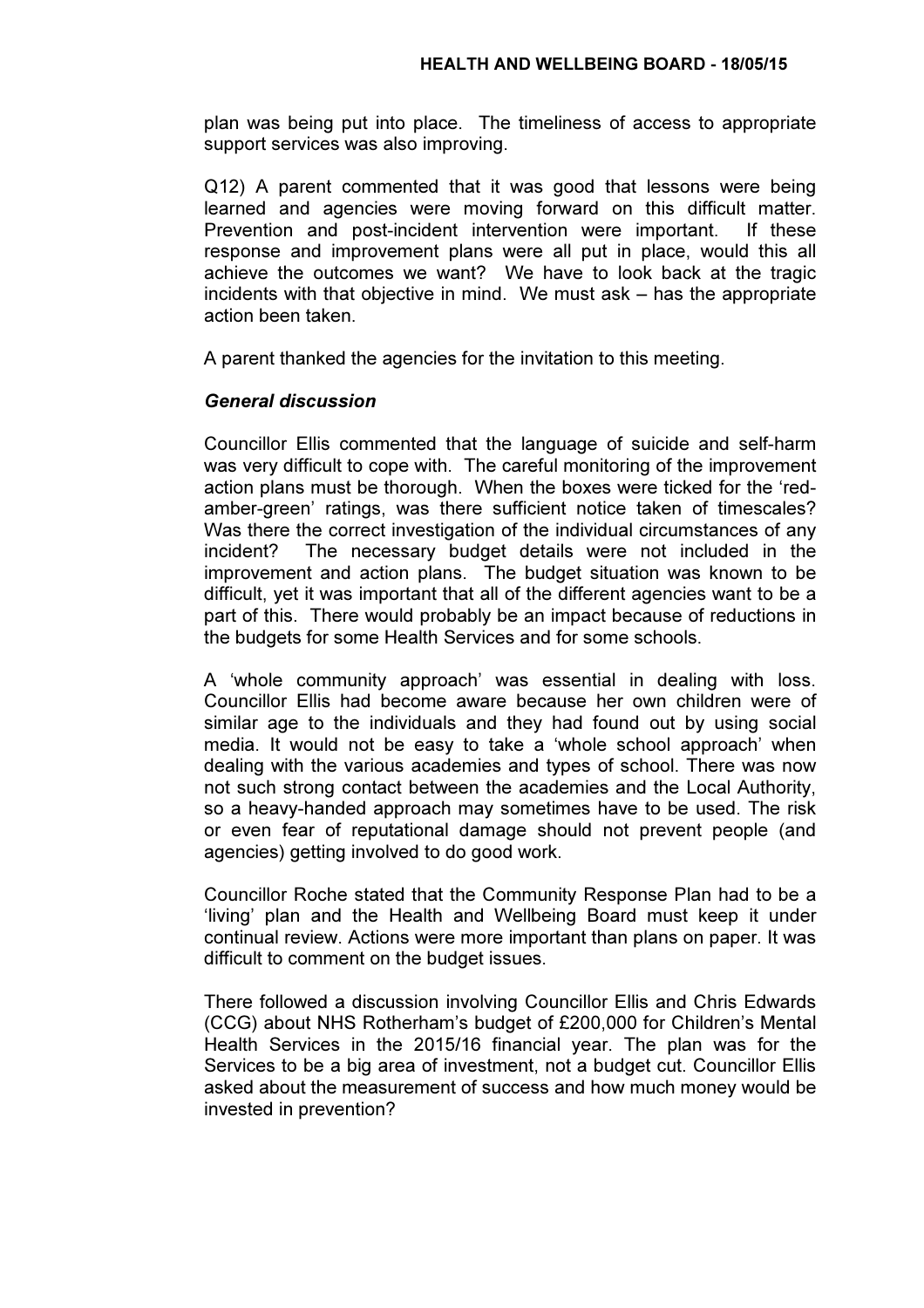There was a discussion about schools and academies, with an emphasis on the importance of the whole community approach. This included a statement from a parent who was critical of an apparent lack of cooperation from academies and schools. They should all be co-operating when it was the lives of young people which were at stake. It should not be a difficult issue (to co-operate) because the safety of children and young people was so important

It was emphasised that most schools had regular Safeguarding meetings held at the Rockingham Professional Development Centre, Kimberworth Park. Schools were making good progress with this issue and appreciated the help they would receive from the range of agencies. The Strategic Director, Ian Thomas, stated that the Borough Council was working hard to strengthen the partnerships with schools, via the arrangements of the Children's Trust Board. There was a process of escalation to the Regional Schools Commissioner if the academies did not want to join in. The Borough Council had that commitment.

Tony Clabby referred to the cases of young people's engagement with the Mental Health Services. What happened in situations where they were sectioned or admitted to a hospital away from the Rotherham Borough area? The Board was informed that there would have to be an investigation of any serious incident which had taken place. All health providers were accountable to the Clinical Commissioning Group, which would ultimately give its independent view on an individual case.

Another parent commented that it was hard to understand why it (suicide) had happened. As parents, they had not seen it coming. Other parents would go through this in the future and you did not get any warning. Selfharm was different, because you could see some of the signs. But it could still be very hard for parents to pick up on it.

#### Decisions of the Health and Wellbeing Board

Resolved:- (1) To approve the recommendations contained within the submitted report and as set out at (a) to (c) below and with the amendment to recommendation (c) from "at least annually" (suggested in the independent report) to the timescales below :-

(a) That the Health and Wellbeing Board notes the Executive Summary of the Independent Review.

(b) That the Health and Wellbeing Board accepts and endorses the Rotherham Suicide Prevention and Self-Harm Action Plan and tasks the Rotherham Suicide Prevention and Self-Harm Group to implement it.

(c) That the Rotherham Suicide Prevention and Self-Harm Group is tasked to provide a minimum of a quarterly update to the Health and Wellbeing Board about progress made in implementing the plan (frequency increased from the suggested annual update).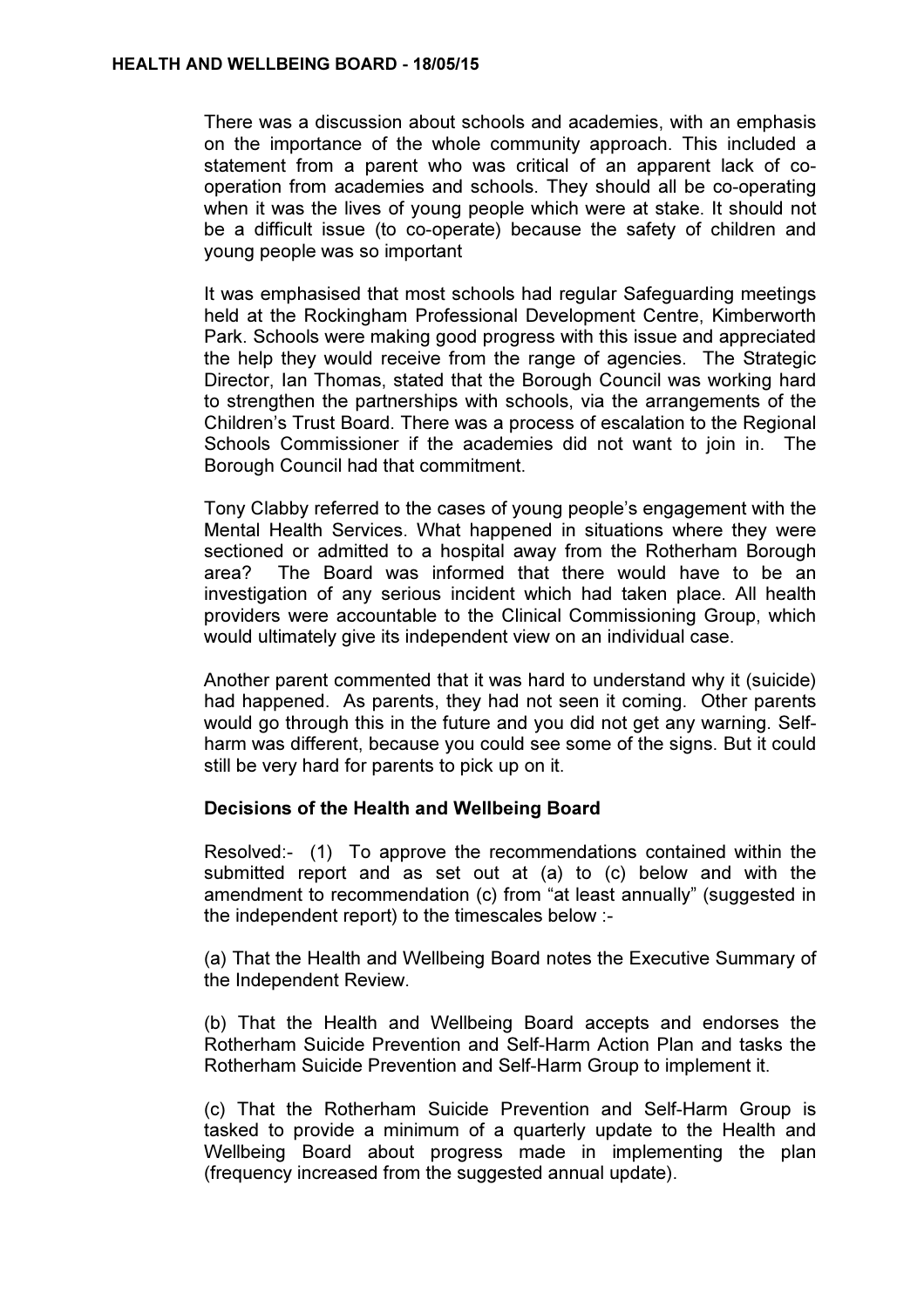(d) That the Health and Wellbeing Board accepts and endorses the Rotherham Suicide and Serious Self-Harm Community Response Plan, the use of which will be promoted by the Director of Public Health in the case of any future incidents.

(2) To support the seven recommendations listed in the report of the Independent Review:-

- i) Local stakeholders, led by an agreed lead agency, should agree procedures for the ongoing development of the Community Response Plan and the associated Action Plan (with clear timescales and identified leads) ensuring the Action Plan remains an ongoing and up to date plan.
- ii) The Rotherham School Incident Plan should be updated alongside the community response plan to include available support services for suicide/self-harm within Rotherham.
- iii) The current Rotherham Suicide Prevention Strategy Action Plan should be updated and thereafter re-updated annually and include the use of suicide audit to inform its redrafting.
- iv) The Rotherham Health and Wellbeing Board should develop a Public Health Mental Health and Wellbeing Strategy within which the emotional needs of young people are clearly addressed and are prioritised at Cabinet level in the Council.
- v) A clear communications strategy should be developed between Rotherham MBC and its strategic partners. This should proactively promote suicide prevention approaches.
- vi) The Rotherham Police and Coroner's Office should consider some of their specific roles and responses to deaths by suicide in light of this report.
- vii) Primary Care and Mental Health Service commissioners should review their relevant commissioning strategies in light of this report.

(3) To approve the additional items, as discussed at the meeting and listed below:

a) All agencies must learn the appropriate lessons from these incidents and ensure the long-term focus on appropriate preventative measures being in place.

 b) To investigate thoroughly the possibility of establishing one single point of contact for parents' wishing to seek help and access support services.